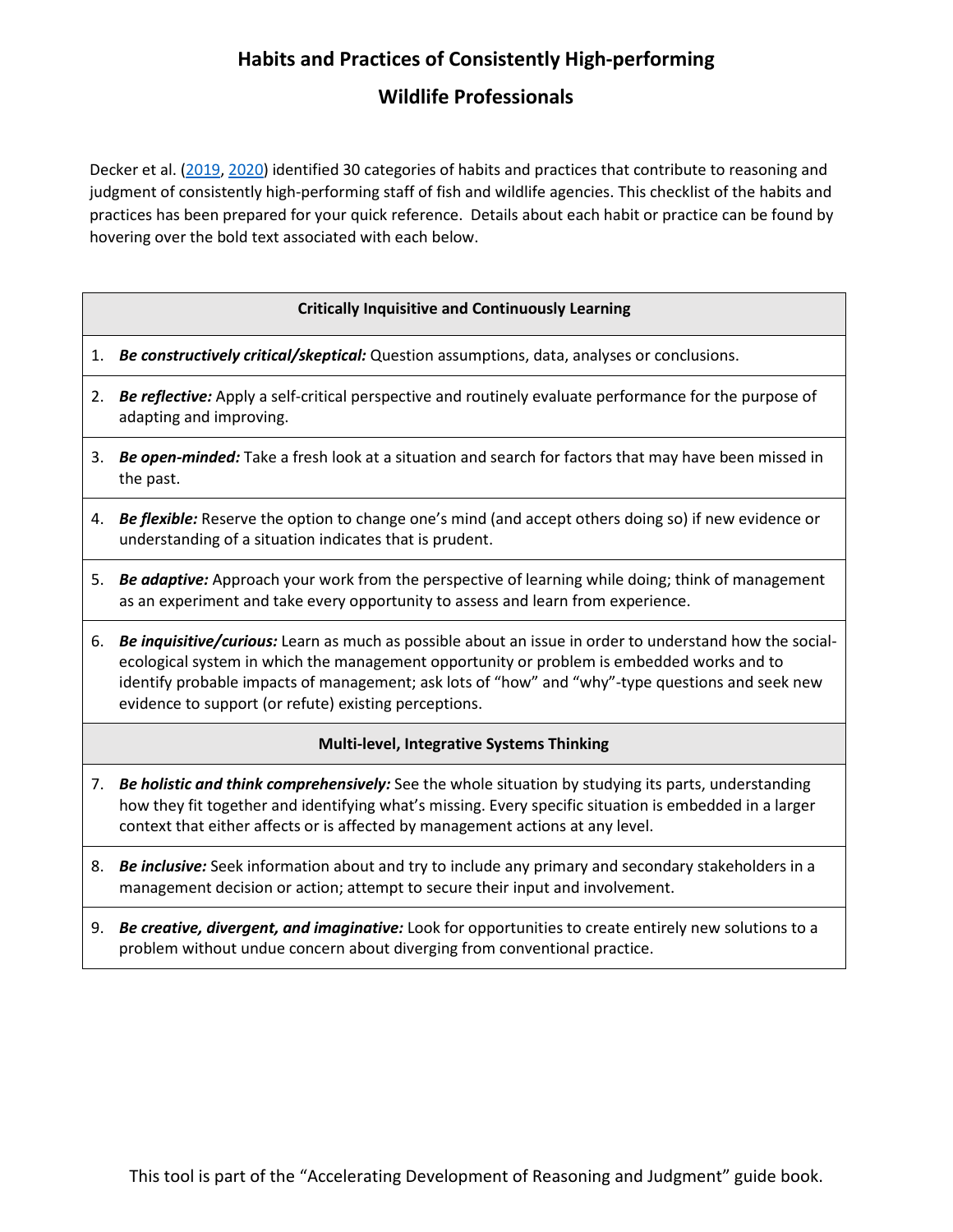## **Habits and Practices of Consistently High-performing**

## **Wildlife Professionals**

| Self-disciplined                                                                                                                                                                                                                                                                                                                            |
|---------------------------------------------------------------------------------------------------------------------------------------------------------------------------------------------------------------------------------------------------------------------------------------------------------------------------------------------|
| 10. Be scientific: Approach technical assessments by means of scientific methods and principles; evaluate<br>the methods (data collection and analysis) used in research designed to address an issue to ensure the<br>conclusions or recommendations are sound.                                                                            |
| 11. Be logical: Seek general understanding of a problem in a way that shows clear, sound reasoning and is                                                                                                                                                                                                                                   |
| obviously sensiba, quickly scope out the situation (rapid appraisal) before deciding how to engage an issue<br>and then match timing of a more thorough situation assessment to decision urgency; promptly                                                                                                                                  |
| 12. Be systematic: A determine if the issue requires an immediate response or whether time can be taken for more<br>methodical man complete evaluation prior to a decision; establish priorities in a timely manner and be a good<br>time manager for yourself and staff                                                                    |
| 13. Be analytical: E b. recognize the distinction between unproductive distractions and essential processes or<br>unbiased approantional ideas with potential advantages and value                                                                                                                                                          |
| 14. Be economical c <sub>c</sub> . know when enough is enough in the course of seeking inputs (science inputs, stakeholder<br>using no more funputs), questioning, interacting, etc. and when it's time to make a judgment; know limits of<br>certain public-facing processes; be comfortable with the reality of making a judgment without |
| 15. Be impartial and perfect information                                                                                                                                                                                                                                                                                                    |
| stakeholders wh <mark>d, determine whether a partial solution is adequate for immediate need, recognizing that a</mark><br>more comprehensive solution can be worked on over time; routinely settle for improving a                                                                                                                         |
| 16. Be ethical: Attersituation, even though that may fall short of the most-desirable outcome; temper expectations<br>manner that ave based on capacity, funding, time, limitations and constraints etc.                                                                                                                                    |
| understand and                                                                                                                                                                                                                                                                                                                              |
| e. think through implications of complex decisions; mentally work through alternatives to<br>issue.<br>identify land mines and find most effective solutions; weigh economic, political, social,                                                                                                                                            |
| ecological, biological and logistical factors in decision making<br>17. Be patient: Endu                                                                                                                                                                                                                                                    |
| working on a prof. be organized in communications responding to an issue, understanding that not all<br>stakeholders will be satisfied                                                                                                                                                                                                      |
|                                                                                                                                                                                                                                                                                                                                             |
| 18. Be pragmatic: Operate in a sensible, realistic way that considers both practical and theoretical<br>perspectives.                                                                                                                                                                                                                       |
| 19. Be proactive and strategic: Anticipate and be ready to control a situation rather than just respond to it<br>and do so in a way that contributes to the achievement of long-term or overall aims and interests.                                                                                                                         |
| 20. Be purposeful: Orient toward achievement of established objectives (results- or outcomes-oriented);<br>be sensitive to, but not mired in process (means).                                                                                                                                                                               |
| 21. Be politically aware: Build a clear understanding of and consider internal and external political                                                                                                                                                                                                                                       |
| ramifications of alternative choices, without allowing those realities to reduce integrity of the<br>biological/ecological, social, and ethical assessments conducted to serve decision making.                                                                                                                                             |
| 22. Be adaptable: Make or accommodate change in process, protocol or program as needed to adapt to                                                                                                                                                                                                                                          |
| changing circumstances.                                                                                                                                                                                                                                                                                                                     |